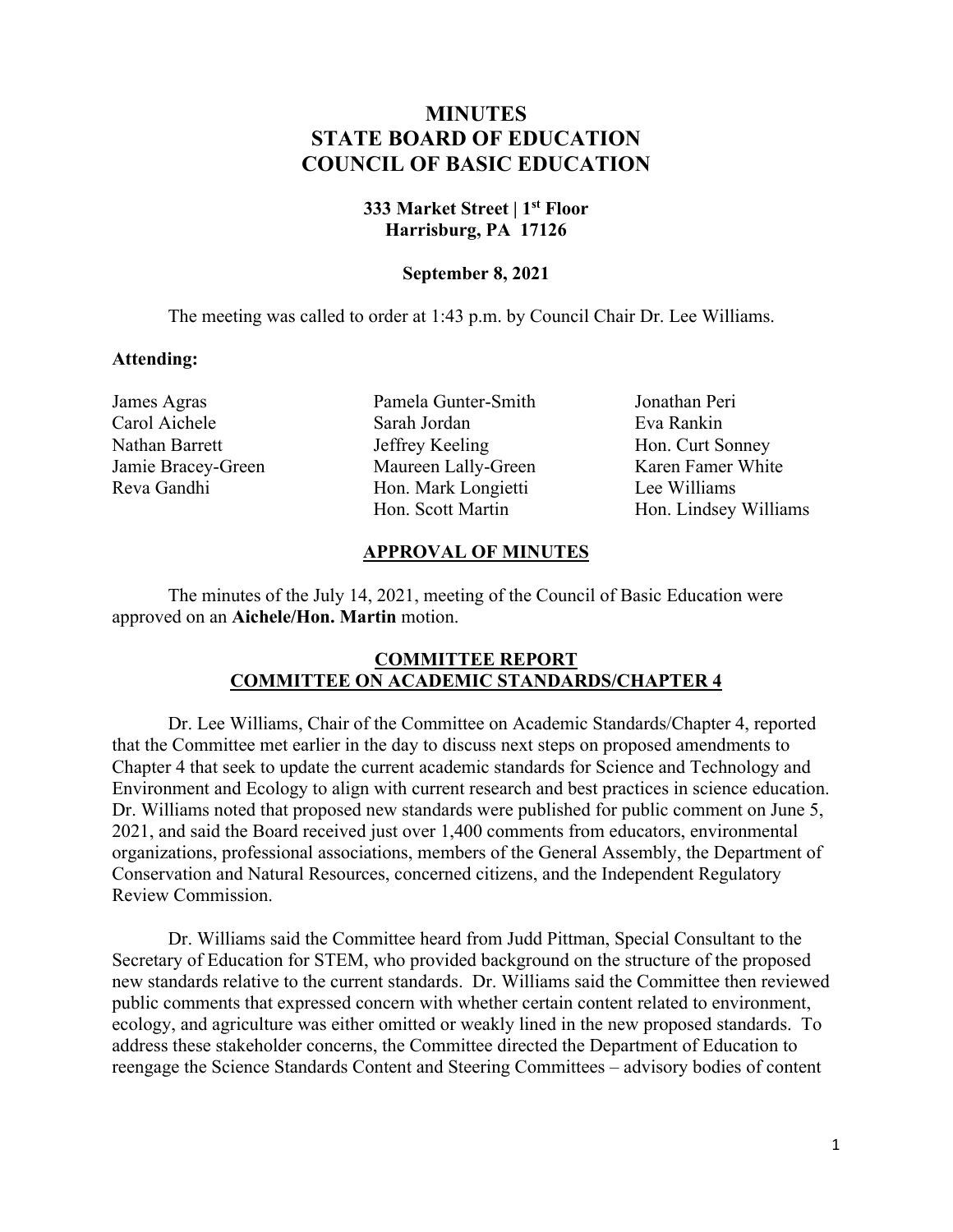experts previously appointed by the State Board of Education – to develop additional recommendations for its consideration.

The Committee adopted a detailed charge to the Content and Steering Committees that identified the specific content-related concerns raised by stakeholders and defined a scope of work for the advisory bodies limited to reviewing those concerns as part of public comment. Dr. Williams said the charge to the Committees grants the advisory bodies latitude to determine how best to address the concerns raised by stakeholders by considering adding a fifth domain to the Integrated Standards for grades 6-12 or through an alternative construct determined by the Committees. To maintain timely progress on the work on Chapter 4, the advisory committees was charged with preparing recommendations to present to the Committee at a special meeting on December 1, 2021.

#### **REPORT OF THE DEPUTY SECRETARY FOR ELEMENTARY AND SECONDARY EDUCATION**

Dr. Sherri Smith, Acting Deputy Secretary for Elementary and Secondary Education, reported on the following issues:

#### **2021-2022 School Year**

Dr. Smith shared that with schools returning to in-person instruction, the goal remains to keep students in the classroom, which comes with many challenges for parents, students, and school leaders. Beyond the virus, schools are facing learning gaps and concerns about students' social and emotional well-being. Additionally, Dr. Smith said schools have been provided with many varying federal grants which take time to organize and expend appropriately. Dr. Smith said the Department continues to develop guidance templates and resources to support schools in addressing these challenges and to assist in mitigating student learning gaps, such as the Accelerated Learning Toolkit and the ESSA GEERS Extra, which provides frequent communications with reminders, resources, information and guidance on developing, implementing, and monitoring funding provided through the Elementary and Secondary School Emergency Relief (ESSER) and the Governor's Emergency Education Relief (GEER) funds.

### **Annual Reports on Special Education Due Process Hearings and Gifted Education Compliance Monitoring**

Dr. Smith presented annual reports on the number of special education due process hearings and gifted education compliance monitoring, as required by Chapter 14 and Chapter 16, respectively. Data on special education due process cases from the 2020-21 school year showed a decrease in the number of cases from the previous school year, with a reduction from 977 to 840 cases. Regarding gifted education compliance monitoring, Dr. Smith shared the 10 school districts were randomly selected for compliance audits in 2020-21. She further noted that the Department resolved four complaints filed regarding gifted education and that one open complaint against a district remains pending. Finally, Dr. Smith provided a snapshot of summary data on gifted education due process requests and outcomes.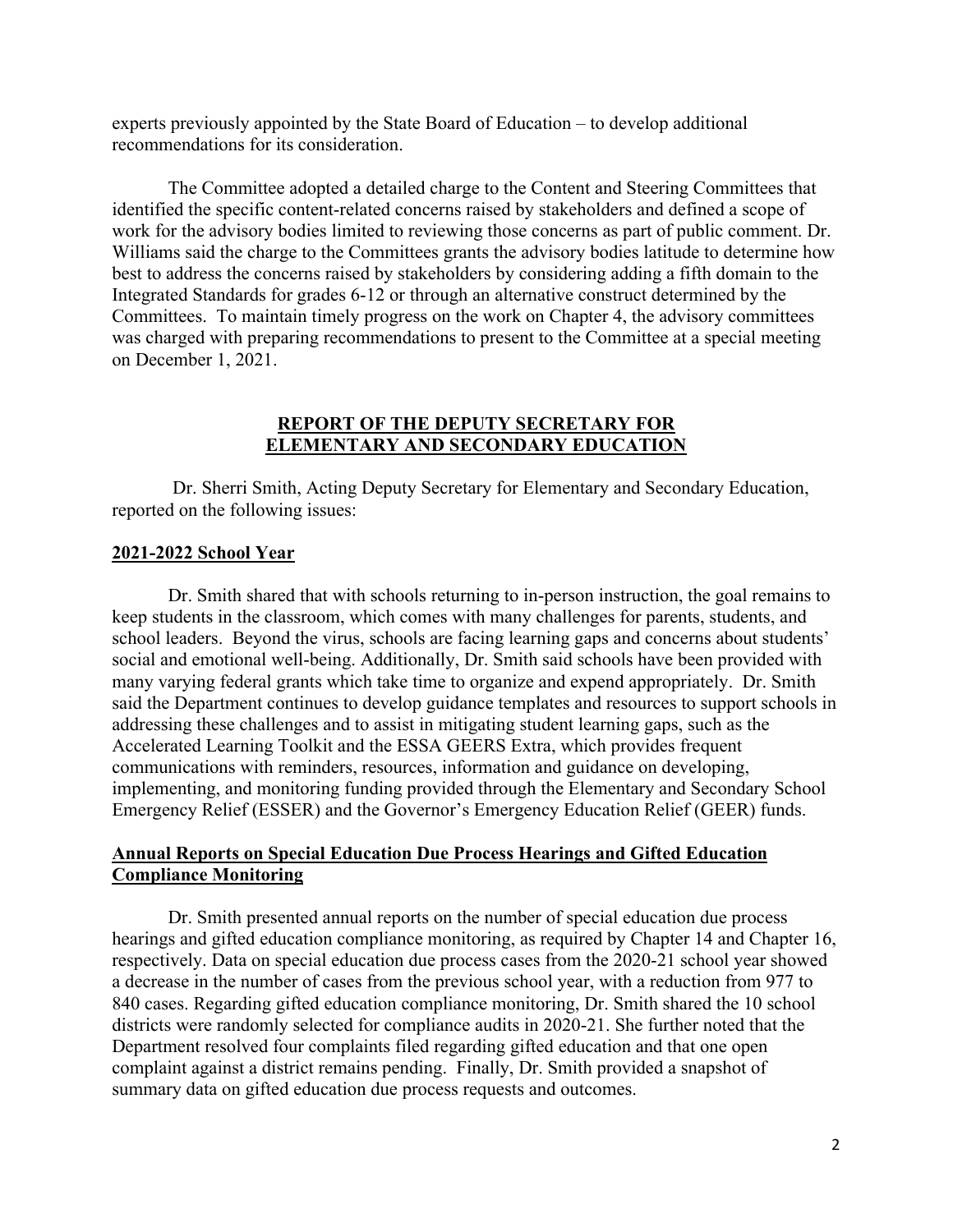Hon. Maureen Lally-Green asked if the Department provided any special guidance on compensatory education in response to the COVID-19 pandemic impacting the provision of specialized services. Dr. Smith shared that the Department asked Intermediate Units to work with schools on ways to provide extra education students may need to address any gaps in learning through summer schools, after school help, or tutoring.

### **PRESENTATION HIGH SCHOOL GRADUATION REQUIREMENTS AND EXTENUATING CIRCUMSTANCES**

Brian Campbell and Rich Maraschiello, with the Office of Elementary and Secondary Education, provided an update on state assessments as required by Chapter 4. They reminded the Council that the administration of state assessments was waived by the U.S. Department of Education (USDE) in 2019-2020 in response to the COVID-19 pandemic and that the testing window for the 2020-2021 school year was extended into the fall. As state assessments are still being administered by some districts, Mr. Campbell said the Department will make a more detailed report on state assessments after the results are made available to the Department in January 2022. Mr. Campbell said disruptions caused by the COVID-19 pandemic, including anticipated lower participation in state assessments due to infection rates, closure policies, optout and test refusal trends, and shifts in the mode of instructional delivery, likely will affect the comparability of scores to previous years.

Mr. Campbell said these COVID-19 related disruptions to state assessments also will impact the graduation pathways available to students who do not have a numeric score on the Keystone Exams and, as a result, have more limited options to demonstrate satisfaction of state graduation requirements. To address students whose pathways to graduation have been limited, Mr. Campbell presented a recommendation from the Secretary of Education to add the COVID-19 pandemic as an extenuating circumstance for graduation under Act 158 for the graduating classes of 2023, 2024, and 2025. Act 158 grants the Secretary of Education the authority to recommend adding extenuating circumstances beyond those set forth in the Public School Code, and the Secretary's recommendation must be approved by the State Board of Education.

Dr. Jonathan Peri asked whether COVID-19 would already fall under the existing extenuating circumstances set forth in the Public School Code. Mr. Campbell stated that there may be instances where a student did participate in state assessments that were not a result of illness to the student or their family and that other students may have been impacted by school closures or changes in instructional delivery. As such, he did not believe the current extenuating circumstances may cover all situations that students faced as a result of the pandemic.

Senator Martin suggested tabling discussion on extenuating circumstances and suggested that the matter that should be handled through the General Assembly. The Council engaged in further conversation over the appropriate pathway through which to bring the matter to resolution and the need for timeliness in addressing graduation requirements for at least the class of 2023. To address the concerns expressed by Sen. Martin, the Council discussed limiting approval of the Secretary's recommendation to add COVID-19 as an extenuating circumstance to the class of 2023.